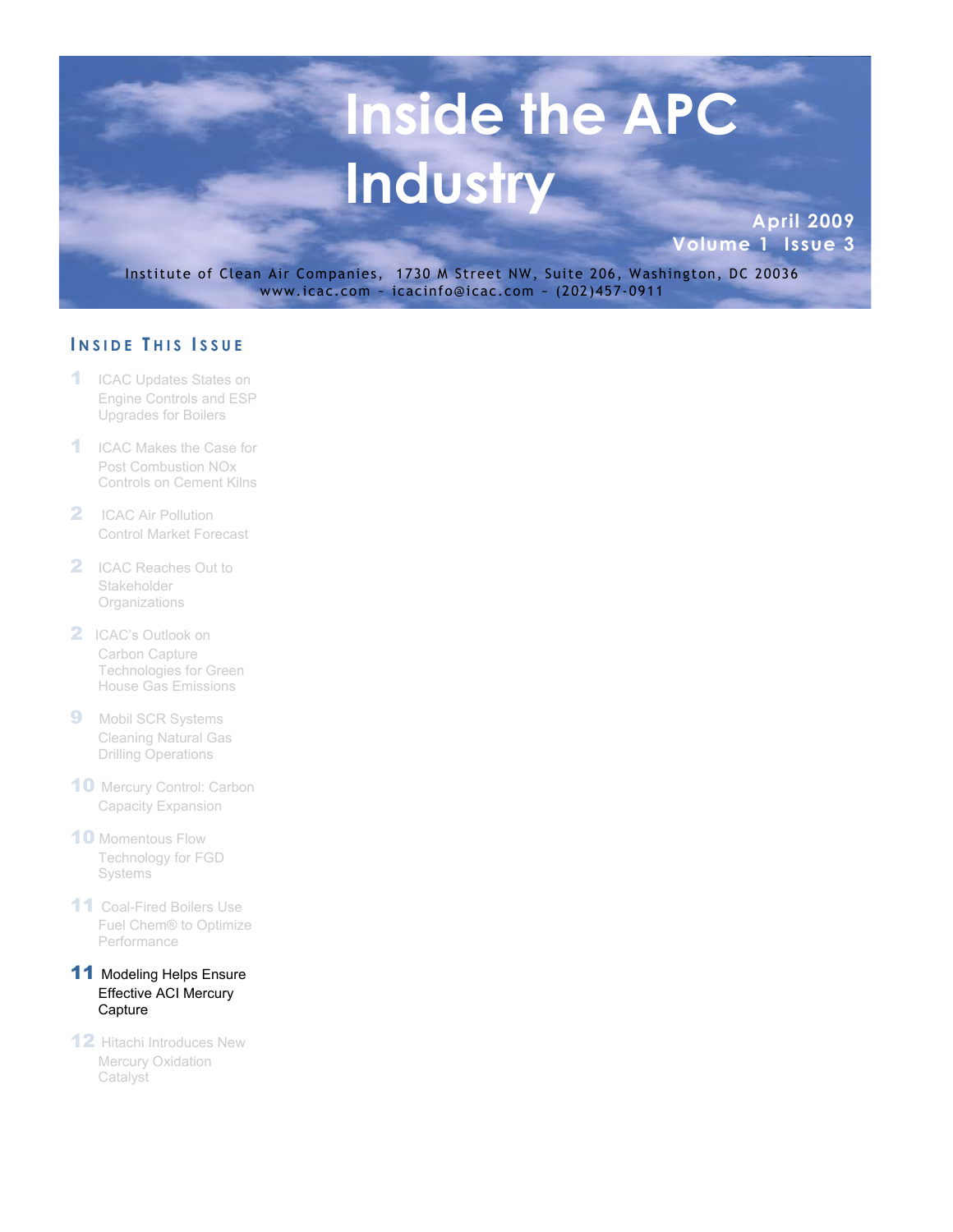## **Modeling Helps Ensure Effective ACI Mercury Capture**

(Courtesy of Airflow Science Corporation)

There are approximately 1,100 coal-fired power plants in the U.S. whose mercury emissions would have been regulated under the U.S. Environmental Protection Agency's (EPA) Clean Air Mercury Rule (CAMR). However, as a result of recent events the federal CAMR has been vacated and individual state are now developing and enacting state specific mercury emission control requirements for electric utilities. As a result many of these units are now planning to install Activated Carbon Injection (ACI) systems to meet the more than 21 state mercury rules for coal-based power plants.

ACI systems remove mercury from the flue gas by injecting activated carbon into the stream upstream of either the baghouse or ESP. ACI systems are one of the most effective and costefficient mercury capture methods available, but the efficiency and expense of an individual system depends on several factors, including; injection lance design and placement, distribution of the sorbent, and the temperature and velocity of the flue gas that carries the sorbent.

Flow modeling during the design process is essential to developing a system that will meet regulations while keeping sorbent and maintenance costs to a minimum.

Article continues on page 12